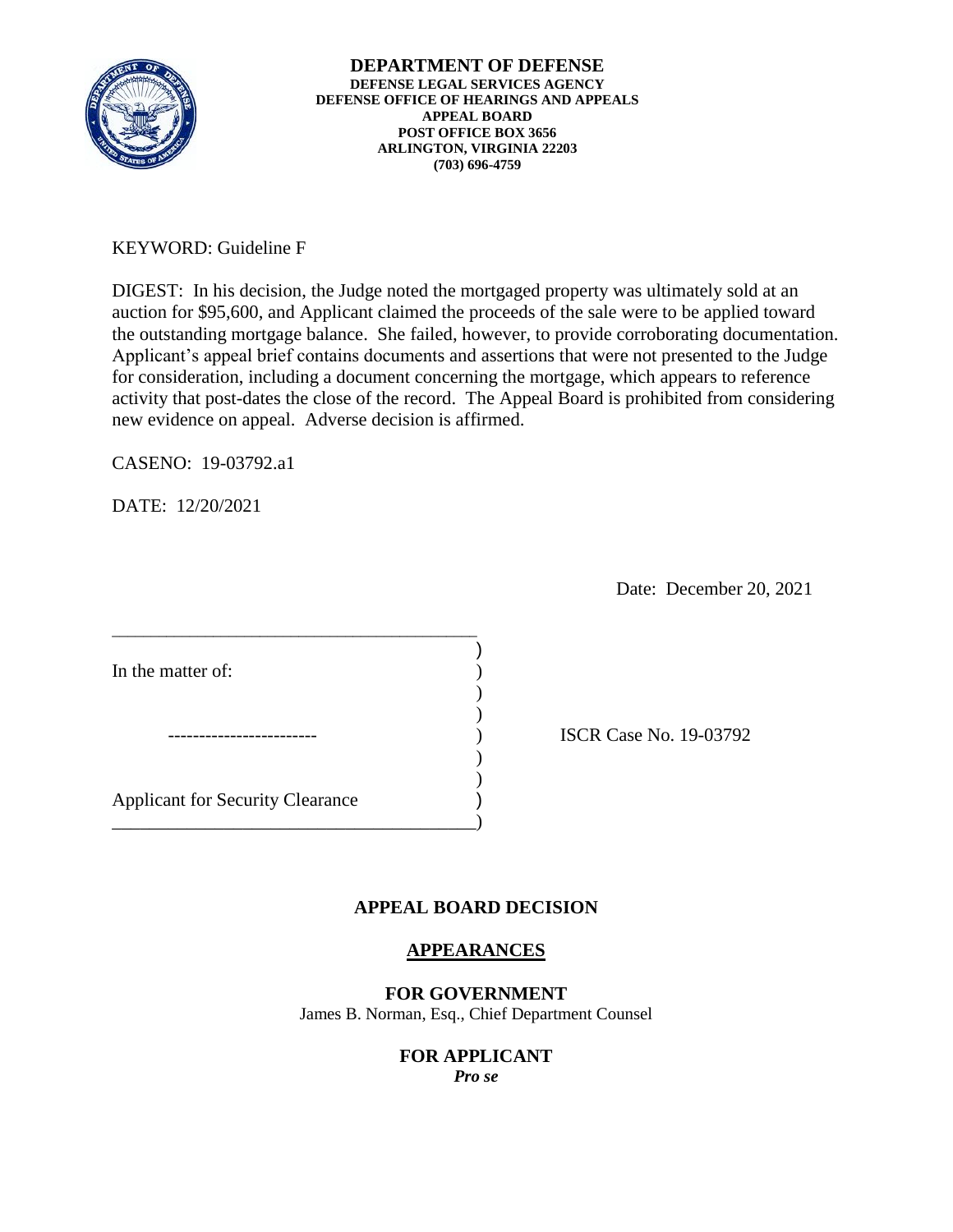The Department of Defense (DoD) declined to grant Applicant a security clearance. On August 21, 2020, DoD issued a statement of reasons (SOR) advising Applicant of the basis for that decision—security concerns raised under Guideline F (Financial Considerations) of Department of Defense Directive 5220.6 (Jan. 2, 1992, as amended) (Directive). Applicant requested a decision on the written record. On October 4, 2021, after considering the record, Administrative Judge Arthur E. Marshall, Jr., denied Applicant's request for a security clearance. Applicant appealed pursuant to Directive ¶¶ E3.1.28 and E3.1.30.

 charged-off debt of about \$845, and a state tax levy of about \$6,100. In responding to the SOR, Applicant admitted the three debts with explanations. The Judge found against Applicant on the The SOR alleged that Applicant had a delinquent mortgage account of about \$62,800, a mortgage account and for her on the other two debts.

 for \$95,600, and Applicant claimed the proceeds of the sale were to be applied toward the outstanding mortgage balance. She failed, however, to provide corroborating documentation. activity that post-dates the close of the record. The Appeal Board is prohibited from considering new evidence on appeal. Directive ¶ E3.1.29. Applicant's brief also presents arguments regarding the alleged tax levy. Her arguments regarding the tax levy need not be addressed because the In his decision, the Judge noted the mortgaged property was ultimately sold at an auction Applicant's appeal brief contains documents and assertions that were not presented to the Judge for consideration, including a document concerning the mortgage, which appears to reference Judge found in favor of her on that allegation.

 None of Applicant's arguments are sufficient to establish the Judge weighed the evidence in a manner that is arbitrary, capricious, or contrary to law. Directive ¶ E3.1.32.3. She failed to establish the Judge committed any harmful errors. The Judge examined the relevant evidence and articulated a satisfactory explanation for the decision. The decision is sustainable on this record. "The general standard is that a clearance may be granted only when 'clearly consistent with national security.'" *Department of the Navy v. Egan*, 484 U.S. 518, 528 (1988). *See also*, Directive, Encl. 2, App. A ¶ 2(b): "Any doubt concerning personnel being considered for national security eligibility will be resolved in favor of national security."